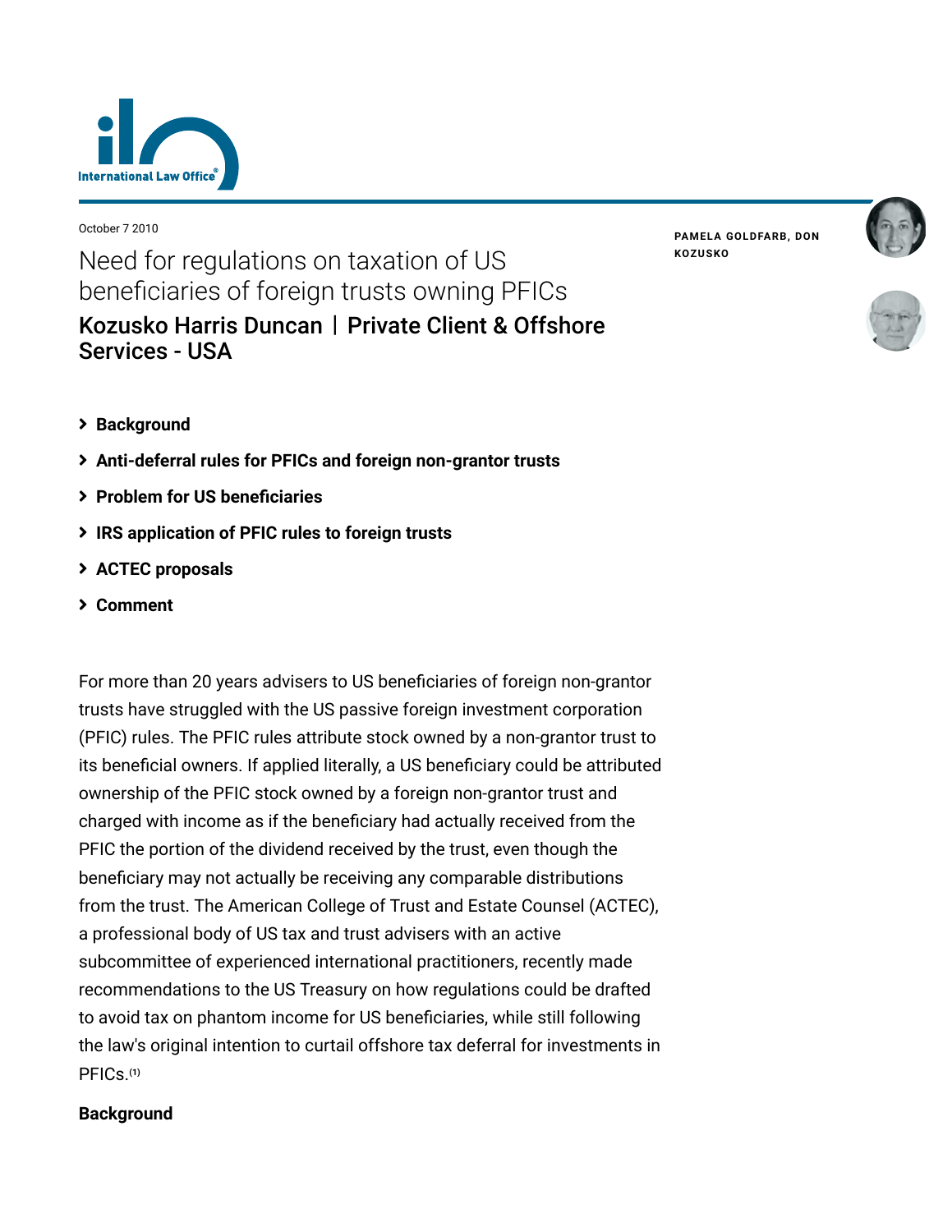A PFIC can have any number of shareholders and need not be controlled, directly or indirectly, by US shareholders. A non-US corporation is a PFIC for any given taxable year if (i) 50% or more of its assets produce passive income, or (ii) 75% or more of its gross income is passive. 'Passive income' is income derived from real estate and business investments in which the corporation is not actively involved, including rents, dividends and interest income. Under the PFIC rules, a US person who owns or is considered to own shares of a PFIC may be subject to income tax at ordinary rates on a sale of or extraordinary dividend from a PFIC. In addition, the tax is subject to an interest charge, calculated for the years of the tax deferral, during which the income was deemed to have been earned by but accumulated in the company.

Trustees of foreign trusts created by non-US persons often invest trust assets in non-US passive investment companies, which in turn may own publicly traded stocks of active operating businesses. Beneficiaries who live in the United States or who later immigrate there could face a US tax liability under the PFIC rules on the investment company's income and gains, plus an interest charge for delayed payment, even though they received no distributions from the trust. This is sometimes referred to as a tax on 'phantom' income. Such a tax liability is not imposed when a US person invests directly in a PFIC without the intervening trust, or when the foreign trust invests directly in active operating companies. The 1986 legislation that introduced the PFIC tax called for regulations to address how US beneficiaries of foreign non-grantor trusts should be taxed when these trusts invest in PFICs but regulations have never been issued. (For a discussion of the classification of trusts as grantor versus non-grantor and the criteria for when a trust is considered foreign for US tax purposes, please see ["Taxation of offshore trusts and impact of new lower tax rates"](http://www.internationallawoffice.com/Newsletters/detail.aspx?g=fa09696c-86d8-4011-bfb3-ba66bf73c584)).

## <span id="page-1-0"></span>**Anti-deferral rules for PFICs and foreign non-grantor trusts**

An important goal of the US tax law is to prevent US persons from avoiding or deferring the payment of US taxes by holding funds offshore. A US citizen and any non-citizen resident in the United States for income tax purposes (together referred to as 'US persons') is subject to US income tax on his or her worldwide income. A non-resident alien is generally subject to US income tax only on US source income (for further details, please see the [Overview \(March 2008\)\)](http://www.internationallawoffice.com/Newsletters/Detail.aspx?r=15887). Accordingly, absent any special tax rules, a US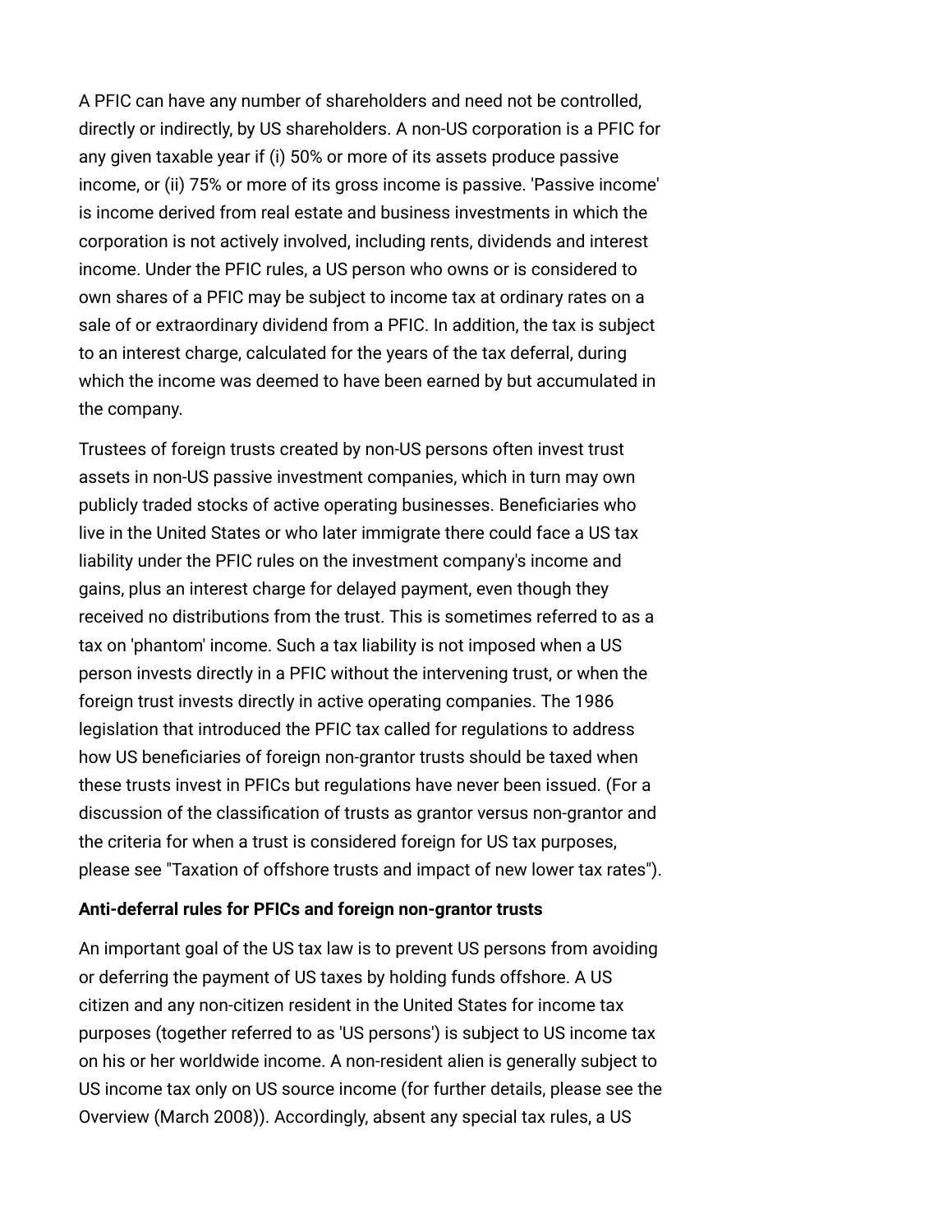person could invest in a non-US corporation, earning only non-US source income, free of US tax until the US person receives a distribution from the corporation or disposes of the stock (at which point the proceeds could qualify as long-term capital gains, which are currently taxed at preferred rates). Likewise, a US person could be a beneficiary of a foreign nongrantor trust, earning only non-US source income, free of US tax until distributions are made to that beneficiary.

To prevent this result, US shareholders of PFICs and US beneficiaries of foreign non-grantor trusts must pay income tax plus an interest charge when a defined event occurs, such as a disposition of PFIC stock or receipt of a trust distribution. The interest charge is imposed to offset the prior deferral of tax. A distribution, under both the PFIC tax rules and foreign trust tax rules, is the trigger for imposing the tax and interest charge. However, these two sets of anti-deferral rules deal with two different kinds of ownership – shareholders who have invested directly and beneficiaries who have no direct control over trust investments.

The PFIC rules were enacted to address the fact that US persons were moving funds offshore by investing in non-US investment companies. These rules are designed around the assumption of outright ownership. When PFIC shares are sold, or when a so-called 'excess distribution' occurs, the US shareholder pays a tax at the highest rate for ordinary income even on what would otherwise be capital gains (and often without any credit for basis). The interest charge imposed to offset the interim tax deferral is calculated as if the sales proceeds represent corporate income that was earned ratably over the shareholder's entire holding period (ie, spread evenly on a per day basis) and for which a tax would have been due each year but for the deferral. The PFIC excess distribution rules also tax other kinds of disposition and deemed disposition, and tax a dividend to the extent that it exceeds 125% of the prior three years' average level of distributions.

As an alternative to the excess distribution rules, a US shareholder can (i) make an election to be treated as a qualified electing fund (QEF), which allows the tax to be calculated on a current basis with capital gains character preserved, or (ii) if the PFIC shares are marketable securities, make a mark-to-market election where gain is taxed annually at ordinary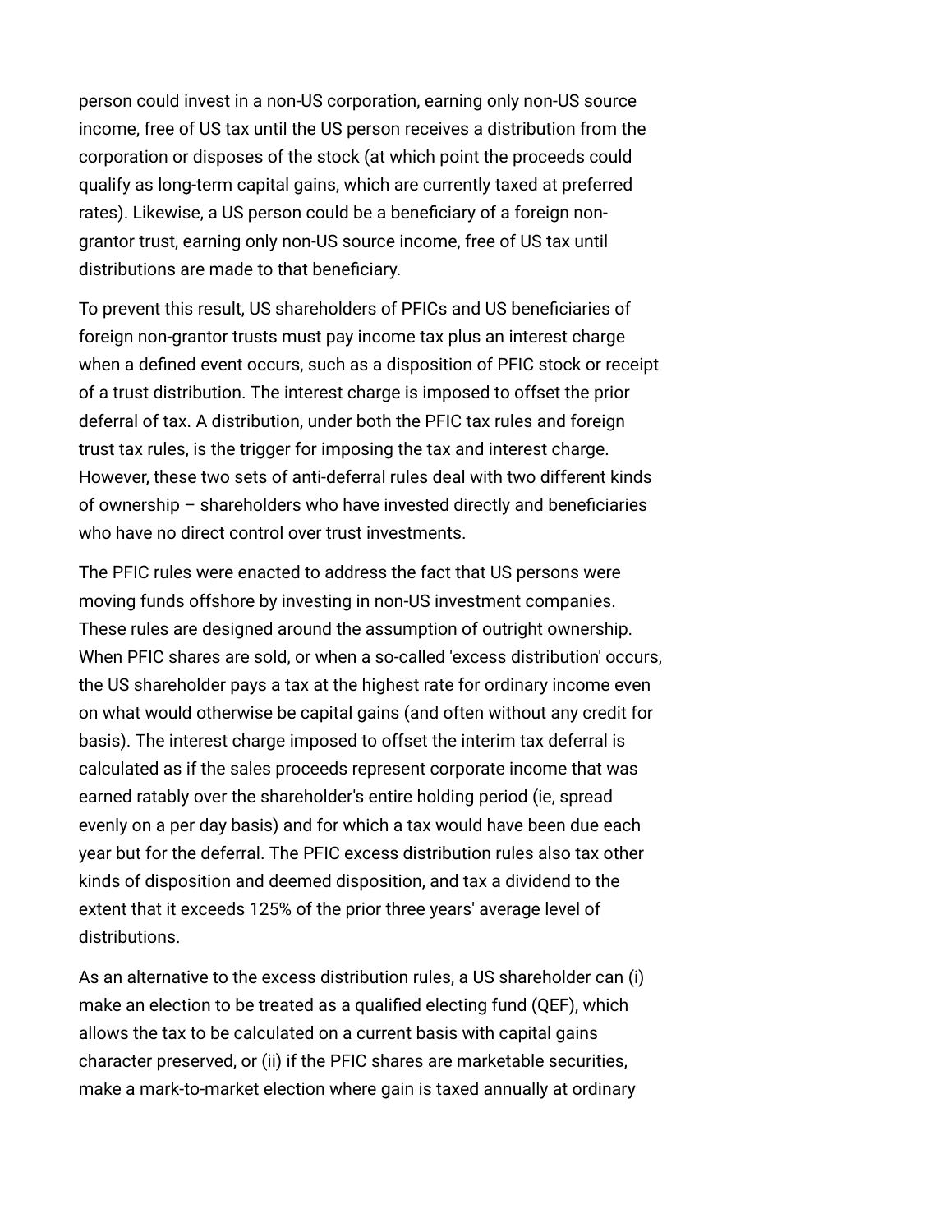income rates. The QEF election allows the US shareholder to postpone paying tax until receiving a distribution or disposing of the PFIC stock, although the tax then due is subject to an interest charge.

Thus, under both the excess distribution rules and the QEF rules, tax is not generally due until there is a disposition of the stock or a distribution from the corporation – events which the shareholder typically controls or which provide cash to pay the resulting tax.

## <span id="page-3-0"></span>**Problem for US beneficiaries**

Trust beneficiaries usually have no control over the acquisition and disposition of trust investments or the decision to make trust distributions, and in a typical foreign trust situation would not even be aware of the PFIC investment or its details. The rules for taxing accumulation distributions made by foreign non-grantor trusts adjust well to this situation, taxing US beneficiaries only when they receive a distribution, and imposing an [interest charge \(for further details please see "Taxation of offshore trusts](http://www.internationallawoffice.com/Newsletters/detail.aspx?g=fa09696c-86d8-4011-bfb3-ba66bf73c584) and impact of new lower tax rates"). However, under the PFIC rules, stock ownership is determined through a set of attribution rules applicable to family members and to intermediate entities such as companies, partnerships and trusts. Applying the attribution rules is quite difficult when an intermediate entity (eg, a trust) owns the stock of the foreign investment company. Stock owned by a non-grantor trust is to be attributed proportionately to the beneficiaries of the trust. The application of the attribution rules remains unclear when stock is attributed to US beneficiaries of a discretionary foreign non-grantor trust, despite the fact that attribution to beneficiaries has been part of the Internal Revenue Code for over 20 years.

When the foreign non-grantor trust invests in a PFIC, the beneficiary often does not have a sufficient ownership interest or knowledge to make a timely QEF election. On the other hand, the PFIC rules cannot allow trust ownership to be used as a means to shield a PFIC sale or dividend from tax. A distribution is the common tax trigger event for both the PFIC and trust rules in the simple case, but what happens when the distribution from the PFIC is made to the trust and not to the beneficiary? What if, as is typical for a discretionary trust, it is unclear whether the PFIC proceeds will ever go to a US beneficiary, and what if that distribution may not occur for some time?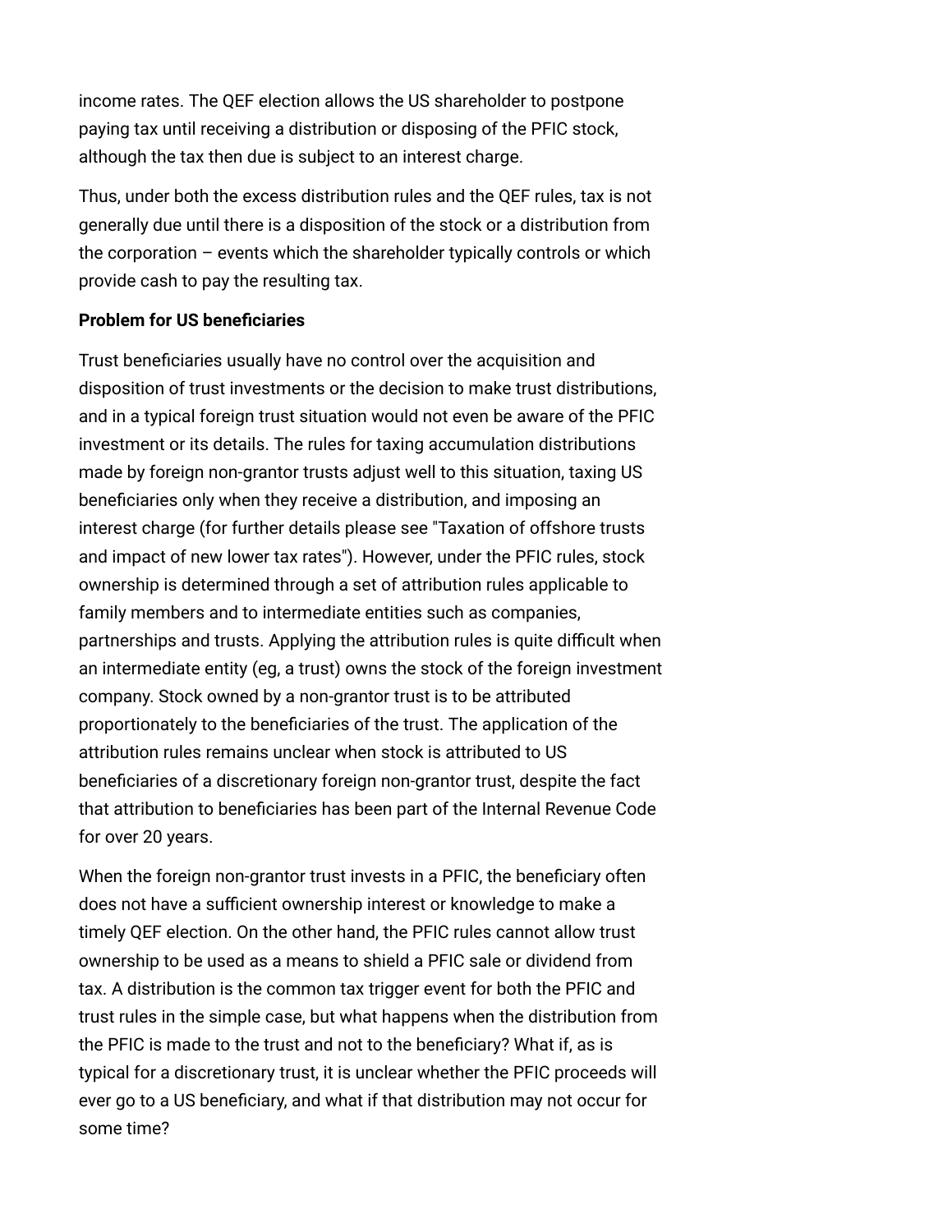# <span id="page-4-0"></span>**IRS application of PFIC rules to foreign trusts**

In the absence of regulations, the Internal Revenue Service (IRS) has tried to require the US beneficiaries of foreign non-grantor trusts to pay tax under the PFIC rules when the trust receives an excess distribution, even if the trust does not make a corresponding distribution to the beneficiaries, if the facts and circumstances indicate that the US beneficiaries are the true owners in some sense of the PFIC proceeds. In IRS Technical Advice Memorandum 200733024 (August 17 2007) the IRS articulated in some detail for the first time how it would seek to apply the PFIC rules to US beneficiaries of foreign non-grantor trusts owning foreign corporate stock. The facts of the memorandum are complex and many issues are addressed. The memorandum concludes that US beneficiaries of a nongrantor trust are taxable on the gain arising on the trust's disposition of PFIC stock. According to the memorandum, the IRS is prepared to attribute taxable income and interest charges to US beneficiaries based upon a 'facts and circumstances' test, borrowed from the controlled foreign corporation rules. Such attribution may conflict with the trust distribution rules of the Internal Revenue Code. The taxpayer case that prompted this memorandum was settled on other terms so the IRS position was never [tested before the courts \(for further details please see "Technical advice](http://www.internationallawoffice.com/Newsletters/Detail.aspx?r=16328) memorandum on foreign trusts owning investment company stock").

Without regulations, the PFIC rules do not provide the IRS with a consistent method for deferring the tax and interest due under those rules until a US person receives a trust distribution. A facts and circumstances test is inherently unpredictable and cannot adjust to the reality that the facts and circumstances, however defined, will change over time while the PFIC tax and the trust accumulation tax must be able to identify taxable income over long periods of time, since neither system presumes an annual collection of the tax. Regulations are needed to impose a tax and an interest charge when distributions are actually made to the US beneficiaries and to take into account both the deferral at the trust level and the prior deferral at the PFIC level. That is the genesis of the ACTEC proposals.

## <span id="page-4-1"></span>**ACTEC proposals**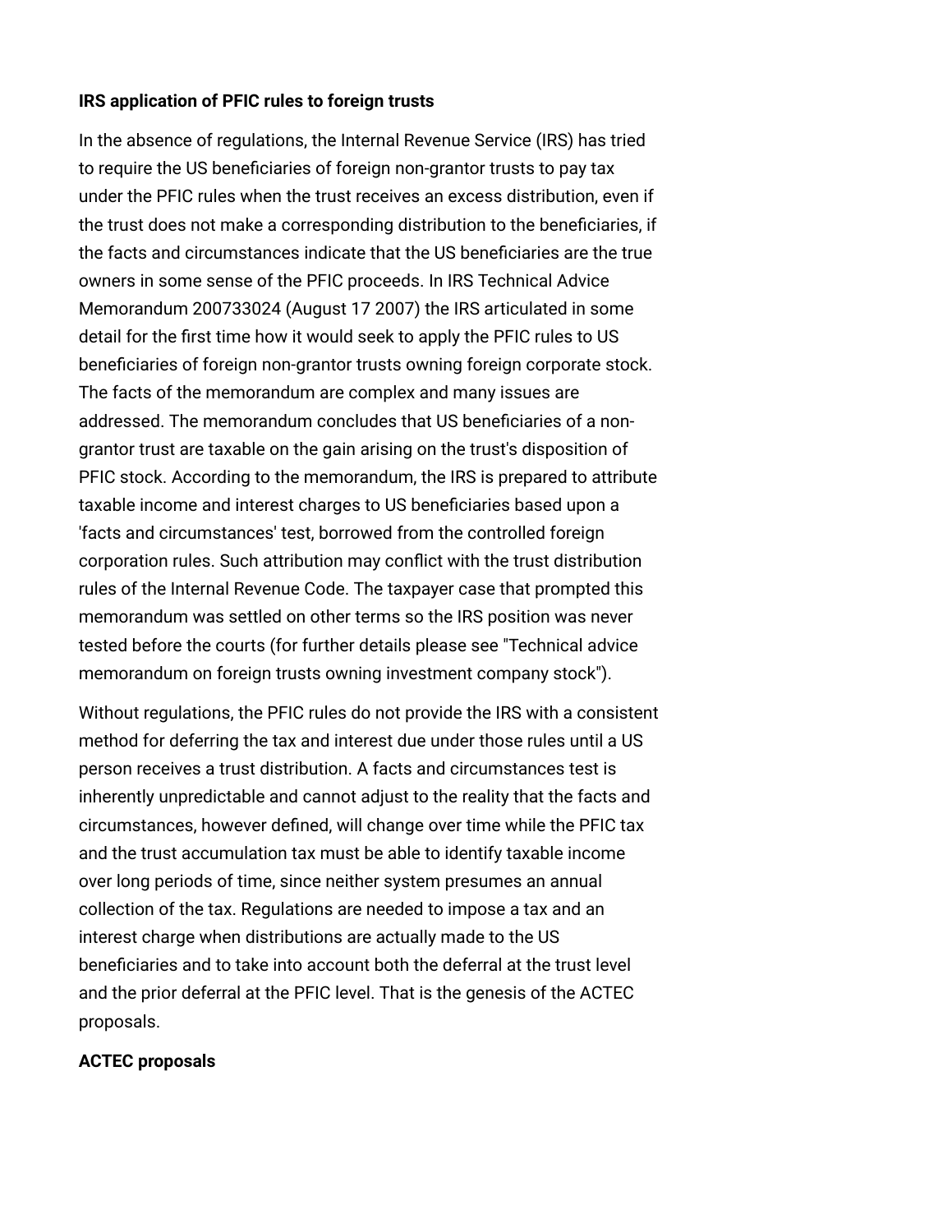US tax practitioners are hopeful that the ACTEC recommendations will lead to a predictable and fair method of taxing US beneficiaries of foreign nongrantor trusts. The ACTEC has proposed a framework for potential regulations addressing the interaction between the foreign non-grantor trust accumulation distribution rules and the PFIC excess distribution rules which preserve the interest charge on the deferred income tax.**[\(2\)](#page-6-1)** The proposals recognise that most foreign non-grantor trusts do not give legal control over investments to the US beneficiary, nor provide for fixed and vested income interests payable to beneficiaries.

The ACTEC proposes that regulations be enacted to provide that US beneficiaries of foreign trusts should not be subject to tax until they receive a distribution from the trust, even if the trust owns stock in PFICs. On receiving a trust distribution, the US beneficiary's tax liability would include taxes and interest charges that are coordinated with both the tax on PFIC distributions and the tax on distributions from foreign trusts. Thus, the ACTEC proposals are designed to maintain the integrity of the foreign trust tax rules and the PFIC rules.

The ACTEC proposals do not contain actual implementing language for the regulations and some details are left to be worked out in the implementation. Nevertheless, the proposals offer a concrete and important step forward out of the uncertainty facing US beneficiaries of foreign non-grantor trusts. When the PFIC rules were first enacted, Congress stated that regulations needed to carry out the purposes of the provisions should prevent circumvention of the interest charge. Importantly, it also stated that the general accumulation distribution rules already applied to trusts without PFIC investments should apply to determine how "any stock owned by a trust which is not a grantor trust shall be attributed to the beneficiaries of the trust".**[\(3\)](#page-6-2)** The ACTEC proposals adhere to these principles, seeking to preserve the interest charge without taxing beneficiaries on income that they may never receive.

#### <span id="page-5-0"></span>**Comment**

It is no easy task to harmonise the core principles of the PFIC rules, which are focused on preventing deferral through outright ownership of offshore investment company shares, with the foreign non-grantor trust rules, which accommodate the reality that the beneficiaries are not making these investments and should not pay taxes until distributions are made. The